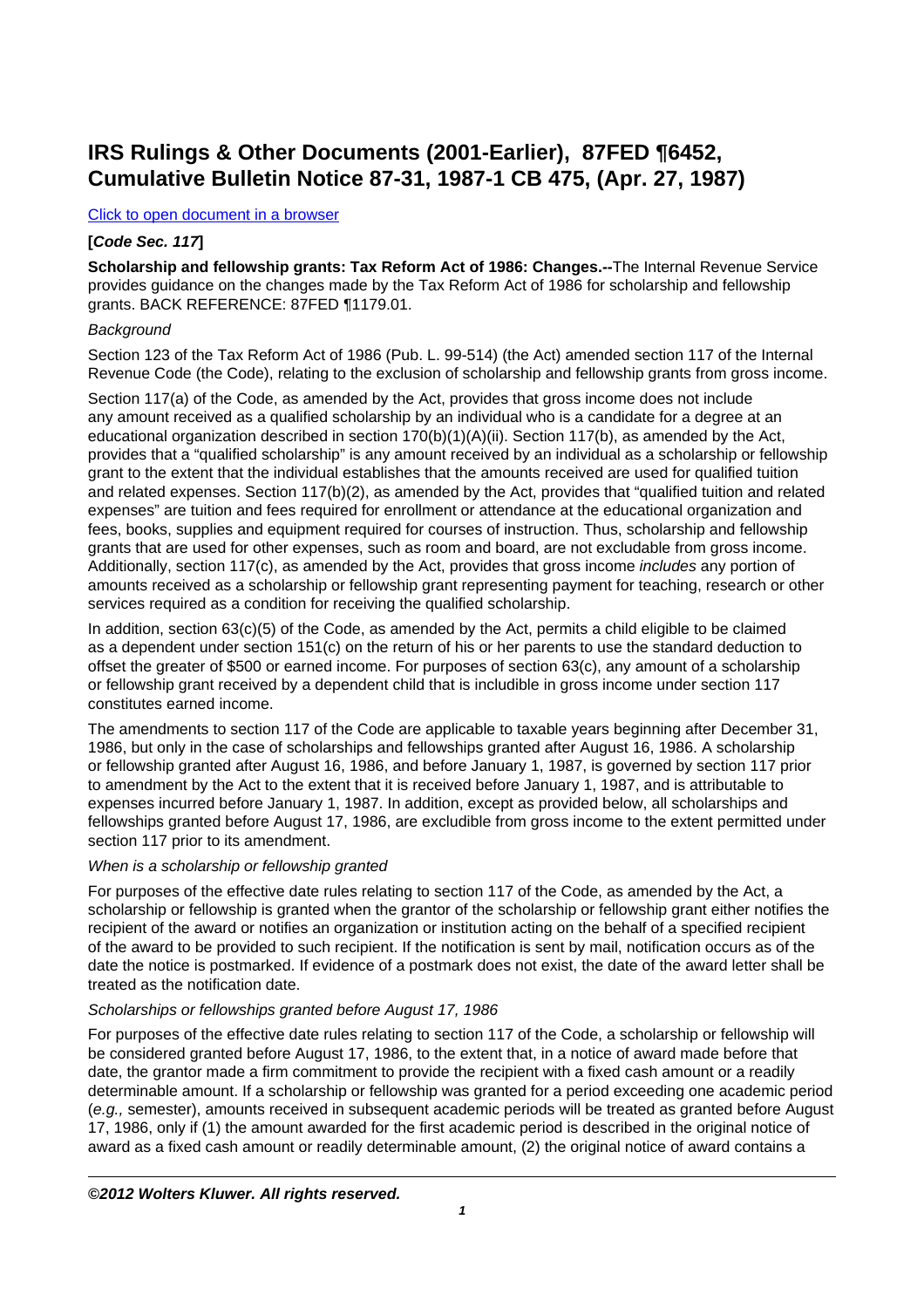firm commitment by the grantor to provide the scholarship or fellowship amount for more than one academic period, and (3) the recipient is not required to reapply to the grantor in order to receive the scholarship or fellowship grant in future academic periods. A requirement that the recipient file a financial statement on an annual basis to show continuing financial need will not be treated at a requirement to reapply to the grantor.

If a scholarship or fellowship satisfying the requirements of the preceding paragraph does not describe the amount to be received in subsequent academic periods as either a fixed cash amount or readily determinable amount, it is presumed that the amount granted before August 17, 1986, to be received in each subsequent academic period is equal to the amount granted for the initial academic period. To the extent that any amount received in a subsequent academic period exceeds the amount received in the initial academic period, the excess amount is treated as a scholarship or fellowship granted after August 16, 1986.

Example 1. On May 1, 1986, A is notified of a scholarship made in the amount of \$4,000 annually for four years. The total amount of the scholarship is a fixed cash amount. Thus, the total amount of the scholarship for all four years is subject to section 117 of the Code, prior to its amendment by the Act.

Example 2. On May 1, 1986, B is notified of a scholarship that will pay for B's tuition, room, and board for four years. The total amount of the scholarship is readily determinable. Thus, the total amount of the scholarship for all four years is subject to section 117 of the Code, prior to its amendment.

Example 3. On May 1, 1986. C notified that she is the recipient of a scholarship to attend University X. The notice provides that University X will provide scholarship funds for four years, and specifies that C will receive \$5,000 during the first year. C is not required to reapply in order to receive scholarship funds during years 2 through 4. However, the notice does not specify the scholarship funds to be received in years 2 through 4. The \$5,000 received in year 1 is treated as granted before August 17, 1986, because this amount is a fixed cash amount described in the notice of award. In addition, because University X has made a specific commitment to provide scholarship funds during years 2 through 4 without requiring C to reapply for the scholarship, an amount equal to \$5,000 per year is treated as granted before August 17, 1986 during years 2 through 4. Thus, if C receives \$4,000 in year 2, the entire amount is treated as granted before August 17, 1986. If, in year 3, C receives \$6,000, only \$5,000 of the amount received is treated as granted before August 17, 1986. The additional \$1,000 received in year 3 is treated as granted after August 16, 1986.

## Expenditures incurred before January 1, 1987

In the case of scholarships and fellowships granted after August 16, 1986, amounts received before January 1, 1987, that were attributable to expenditures incurred prior to January 1, 1987, are subject to the rules of section 117 of the Code prior to its amendment. For purposes of this rule, an expenditure is treated as incurred when it becomes properly due and payable by the scholarship or fellowship recipient. However, expenditures relating to an academic period beginning after December 31, 1986, that were prepaid (before billing) by the recipient before January 1, 1987, are not treated as incurred before January 1, 1987. Thus, if in December 1986, an educational organization billed a scholarship recipient for expenses relating to the semester beginning in January 1987, and the recipient used scholarship amounts received prior to January 1, 1987, to pay the expenses on January 5, 1987, the scholarship amounts used to pay such expenses are considered attributable to expenditures incurred prior to January 1, 1987. If, however, on December 31, 1986, a scholarship recipient used scholarship amounts to prepay expenses relating to the academic period beginning January 1987 before the recipient was billed for such expenses, the amounts used are not treated as attributable to expenditures incurred before December 31, 1986.

#### Reporting and withholding requirements

## In General

The Internal Revenue Service intends to promulgate regulations that will provide that unless a scholarship or fellowship grant is subject to the provisions of section 117(c) of the Code, neither the grantor nor the educational organization attended by the recipient (in the case where the educational organization is not the grantor) is required under section 6041 to file a return of information with respect to such grant.

In addition, unless section 117(c) of the Code applies, the amount of a scholarship or fellowship grant is not considered wages. Thus, such amount is not subject to section 3402 (relating to withholding for income